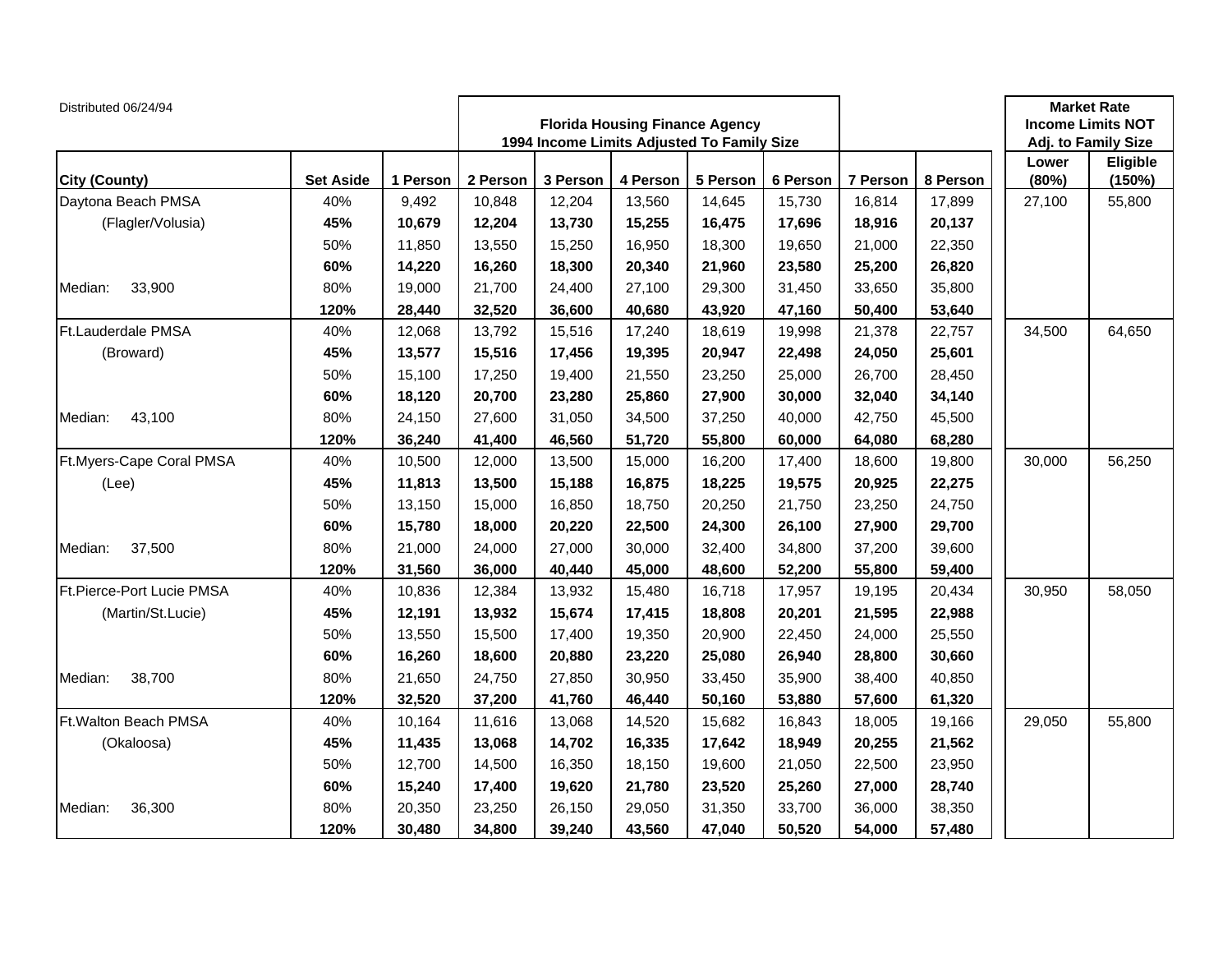| Distributed 06/24/94       |                  |          |          | <b>Florida Housing Finance Agency</b><br>1994 Income Limits Adjusted To Family Size |          |          |          |          | <b>Market Rate</b><br><b>Income Limits NOT</b><br>Adj. to Family Size |                |                    |
|----------------------------|------------------|----------|----------|-------------------------------------------------------------------------------------|----------|----------|----------|----------|-----------------------------------------------------------------------|----------------|--------------------|
| City (County)              | <b>Set Aside</b> | 1 Person | 2 Person | 3 Person                                                                            | 4 Person | 5 Person | 6 Person | 7 Person | 8 Person                                                              | Lower<br>(80%) | Eligible<br>(150%) |
| Gainesville PMSA           | 40%              | 10,164   | 11,616   | 13,068                                                                              | 14,520   | 15,682   | 16,843   | 18,005   | 19,166                                                                | 29,050         | 55,800             |
| (Alachua)                  | 45%              | 11,435   | 13,068   | 14,702                                                                              | 16,335   | 17,642   | 18,949   | 20,255   | 21,562                                                                |                |                    |
|                            | 50%              | 12,700   | 14,500   | 16,350                                                                              | 18,150   | 19,600   | 21,050   | 22,500   | 23,950                                                                |                |                    |
|                            | 60%              | 15,240   | 17,400   | 19,620                                                                              | 21,780   | 23,520   | 25,260   | 27,000   | 28,740                                                                |                |                    |
| Median:<br>36,300          | 80%              | 20,350   | 23,250   | 26,150                                                                              | 29,050   | 31,350   | 33,700   | 36,000   | 38,350                                                                |                |                    |
|                            | 120%             | 30,480   | 34,800   | 39,240                                                                              | 43,560   | 47,040   | 50,520   | 54,000   | 57,480                                                                |                |                    |
| Jacksonville PMSA          | 40%              | 11,032   | 12,608   | 14,184                                                                              | 15,760   | 17,021   | 18,282   | 19,542   | 20,803                                                                | 31,500         | 59,100             |
| (Clay/Duval/               | 45%              | 12,411   | 14,184   | 15,957                                                                              | 17,730   | 19,148   | 20,567   | 21,985   | 23,404                                                                |                |                    |
| Nassau/St. Johns)          | 50%              | 13,800   | 15,750   | 17,750                                                                              | 19,700   | 21,300   | 22,850   | 24,450   | 26,000                                                                |                |                    |
|                            | 60%              | 16,560   | 18,900   | 21,300                                                                              | 23,640   | 25,560   | 27,420   | 29,340   | 31,200                                                                |                |                    |
| 39,400<br>Median:          | 80%              | 22,050   | 25,200   | 28,350                                                                              | 31,500   | 34,050   | 36,550   | 39,100   | 41,600                                                                |                |                    |
|                            | 120%             | 33,120   | 37,800   | 42,600                                                                              | 47,280   | 51,120   | 54,840   | 58,680   | 62,400                                                                |                |                    |
| Lakeland-Winter Haven PMSA | 40%              | 9,268    | 10,592   | 11,916                                                                              | 13,240   | 14,299   | 15,358   | 16,418   | 17,477                                                                | 26,500         | 55,800             |
| (Polk)                     | 45%              | 10,427   | 11,916   | 13,406                                                                              | 14,895   | 16,087   | 17,278   | 18,470   | 19,661                                                                |                |                    |
|                            | 50%              | 11,600   | 13,250   | 14,900                                                                              | 16,550   | 17,850   | 19,200   | 20,500   | 21,850                                                                |                |                    |
|                            | 60%              | 13,920   | 15,900   | 17,880                                                                              | 19,860   | 21,420   | 23,040   | 24,600   | 26,220                                                                |                |                    |
| Median:<br>33,100          | 80%              | 18,550   | 21,200   | 23,850                                                                              | 26,500   | 28,600   | 30,700   | 32,850   | 34,950                                                                |                |                    |
|                            | 120%             | 27,840   | 31,800   | 35,760                                                                              | 39,720   | 42,840   | 46,080   | 49,200   | 52,440                                                                |                |                    |
| Melbourne-Titusville-      | 40%              | 11,452   | 13,088   | 14,724                                                                              | 16,360   | 17,669   | 18,978   | 20,286   | 21,595                                                                | 32,700         | 61,350             |
| Palm Bay PMSA              | 45%              | 12,884   | 14,724   | 16,565                                                                              | 18,405   | 19,877   | 21,350   | 22,822   | 24,295                                                                |                |                    |
| (Brevard)                  | 50%              | 14,300   | 16,350   | 18,400                                                                              | 20,450   | 22,100   | 23,700   | 25,350   | 27,000                                                                |                |                    |
|                            | 60%              | 17,160   | 19,620   | 22,080                                                                              | 24,540   | 26,520   | 28,440   | 30,420   | 32,400                                                                |                |                    |
| 40,900<br>Median:          | 80%              | 22,900   | 26,200   | 29,450                                                                              | 32,700   | 35,350   | 37,950   | 40,550   | 43,200                                                                |                |                    |
|                            | 120%             | 34,320   | 39,240   | 44,160                                                                              | 49,080   | 53,040   | 56,880   | 60,840   | 64,800                                                                |                |                    |
| Miami PMSA                 | 40%              | 12,040   | 13,760   | 15,480                                                                              | 17,200   | 18,576   | 19,952   | 21,328   | 22,704                                                                | 34,400         | 55,800             |
| (Dade)                     | 45%              | 13,545   | 15,480   | 17,415                                                                              | 19,350   | 20,898   | 22,446   | 23,994   | 25,542                                                                |                |                    |
|                            | 50%              | 15,050   | 17,200   | 19,350                                                                              | 21,500   | 23,200   | 24,950   | 26,650   | 28,400                                                                |                |                    |
|                            | 60%              | 18,060   | 20,640   | 23,220                                                                              | 25,800   | 27,840   | 29,940   | 31,980   | 34,080                                                                |                |                    |
| 35,700<br>Median:          | 80%              | 24,100   | 27,500   | 30,950                                                                              | 34,400   | 37,150   | 39,900   | 42,650   | 45,400                                                                |                |                    |
|                            | 120%             | 36,120   | 41,280   | 46,440                                                                              | 51,600   | 55,680   | 59,880   | 63,960   | 68,160                                                                |                |                    |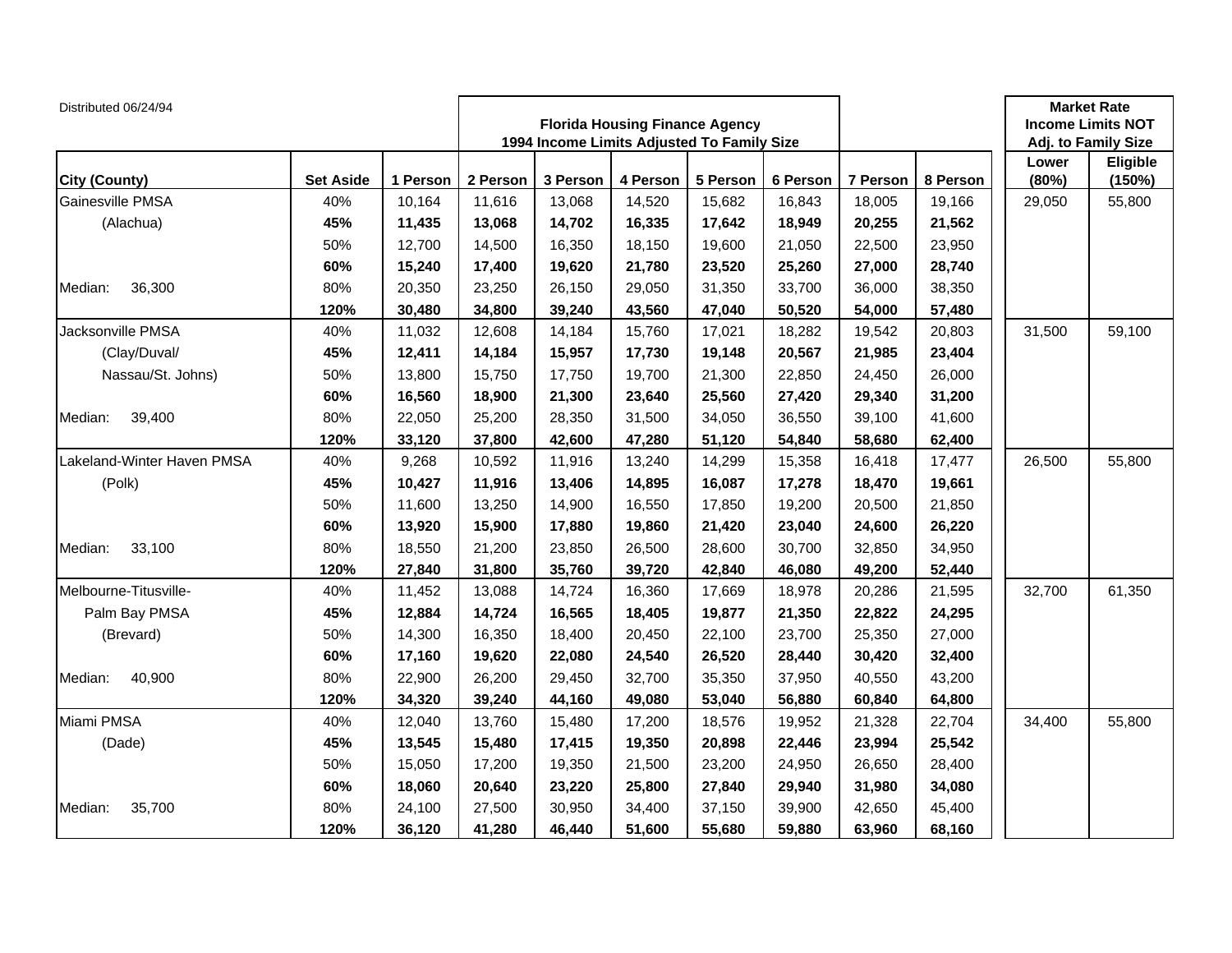| Distributed 06/24/94  |                  |          |          | <b>Florida Housing Finance Agency</b><br>1994 Income Limits Adjusted To Family Size |          |          |          |          | <b>Market Rate</b><br><b>Income Limits NOT</b><br>Adj. to Family Size |                |                    |
|-----------------------|------------------|----------|----------|-------------------------------------------------------------------------------------|----------|----------|----------|----------|-----------------------------------------------------------------------|----------------|--------------------|
| City (County)         | <b>Set Aside</b> | 1 Person | 2 Person | 3 Person                                                                            | 4 Person | 5 Person | 6 Person | 7 Person | 8 Person                                                              | Lower<br>(80%) | Eligible<br>(150%) |
| Naples PMSA           | 40%              | 12,516   | 14,304   | 16,092                                                                              | 17,880   | 19,310   | 20,741   | 22,171   | 23,602                                                                | 35,750         | 67,050             |
| (Collier)             | 45%              | 14,081   | 16,092   | 18,104                                                                              | 20,115   | 21,724   | 23,333   | 24,943   | 26,552                                                                |                |                    |
|                       | 50%              | 15,650   | 17,900   | 20,100                                                                              | 22,350   | 24,150   | 25,950   | 27,700   | 29,500                                                                |                |                    |
|                       | 60%              | 18,780   | 21,480   | 24,120                                                                              | 26,820   | 28,980   | 31,140   | 33,240   | 35,400                                                                |                |                    |
| Median:<br>44,700     | 80%              | 25,050   | 28,600   | 32,200                                                                              | 35,750   | 38,600   | 41,500   | 44,350   | 47,200                                                                |                |                    |
|                       | 120%             | 37,560   | 42,960   | 48,240                                                                              | 53,640   | 57,960   | 62,280   | 66,480   | 70,800                                                                |                |                    |
| Ocala PMSA            | 40%              | 8,316    | 9,504    | 10,692                                                                              | 11,880   | 12,830   | 13,781   | 14,731   | 15,682                                                                | 23,750         | 55,800             |
| (Marion)              | 45%              | 9,356    | 10,692   | 12,029                                                                              | 13,365   | 14,434   | 15,503   | 16,573   | 17,642                                                                |                |                    |
|                       | 50%              | 10,400   | 11,900   | 13,350                                                                              | 14,850   | 16,050   | 17,250   | 18,400   | 19,600                                                                |                |                    |
|                       | 60%              | 12,480   | 14,280   | 16,020                                                                              | 17,820   | 19,260   | 20,700   | 22,080   | 23,520                                                                |                |                    |
| 29,700<br>Median:     | 80%              | 16,650   | 19,000   | 21,400                                                                              | 23,750   | 25,650   | 27,550   | 29,450   | 31,350                                                                |                |                    |
|                       | 120%             | 24,960   | 28,560   | 32,040                                                                              | 35,640   | 38,520   | 41,400   | 44,160   | 47,040                                                                |                |                    |
| Orlando PMSA          | 40%              | 11,200   | 12,800   | 14,400                                                                              | 16,000   | 17,280   | 18,560   | 19,840   | 21,120                                                                | 32,000         | 60,000             |
| (Lake/Orange/         | 45%              | 12,600   | 14,400   | 16,200                                                                              | 18,000   | 19,440   | 20,880   | 22,320   | 23,760                                                                |                |                    |
| Osceola/Seminole)     | 50%              | 14,000   | 16,000   | 18,000                                                                              | 20,000   | 21,600   | 23,200   | 24,800   | 26,400                                                                |                |                    |
|                       | 60%              | 16,800   | 19,200   | 21,600                                                                              | 24,000   | 25,920   | 27,840   | 29,760   | 31,680                                                                |                |                    |
| Median:<br>40,000     | 80%              | 22,400   | 25,600   | 28,800                                                                              | 32,000   | 34,550   | 37,100   | 39,700   | 42,250                                                                |                |                    |
|                       | 120%             | 33,600   | 38,400   | 43,200                                                                              | 48,000   | 51,840   | 55,680   | 59,520   | 63,360                                                                |                |                    |
| Panama City PMSA      | 40%              | 9,212    | 10,528   | 11,844                                                                              | 13,160   | 14,213   | 15,266   | 16,318   | 17,371                                                                | 26,300         | 55,800             |
| (Bay)                 | 45%              | 10,364   | 11,844   | 13,325                                                                              | 14,805   | 15,989   | 17,174   | 18,358   | 19,543                                                                |                |                    |
|                       | 50%              | 11,500   | 13,150   | 14,800                                                                              | 16,450   | 17,750   | 19,100   | 20,400   | 21,700                                                                |                |                    |
|                       | 60%              | 13,800   | 15,780   | 17,760                                                                              | 19,740   | 21,300   | 22,920   | 24,480   | 26,040                                                                |                |                    |
| 32,900<br>Median:     | 80%              | 18,400   | 21,050   | 23,700                                                                              | 26,300   | 28,400   | 30,550   | 32,650   | 34,750                                                                |                |                    |
|                       | 120%             | 27,600   | 31,560   | 35,520                                                                              | 39,480   | 42,600   | 45,840   | 48,960   | 52,080                                                                |                |                    |
| Pensacola PMSA        | 40%              | 9,716    | 11,104   | 12,492                                                                              | 13,880   | 14,990   | 16,101   | 17,211   | 18,322                                                                | 27,750         | 55,800             |
| (Escambia/Santa Rosa) | 45%              | 10,931   | 12,492   | 14,054                                                                              | 15,615   | 16,864   | 18,113   | 19,363   | 20,612                                                                |                |                    |
|                       | 50%              | 12,150   | 13,900   | 15,600                                                                              | 17,350   | 18,750   | 20,150   | 21,500   | 22,900                                                                |                |                    |
|                       | 60%              | 14,580   | 16,680   | 18,720                                                                              | 20,820   | 22,500   | 24,180   | 25,800   | 27,480                                                                |                |                    |
| 34,700<br>Median:     | 80%              | 19,450   | 22,200   | 25,000                                                                              | 27,750   | 30,000   | 32,200   | 34,400   | 36,650                                                                |                |                    |
|                       | 120%             | 29,160   | 33,360   | 37,440                                                                              | 41,640   | 45,000   | 48,360   | 51,600   | 54,960                                                                |                |                    |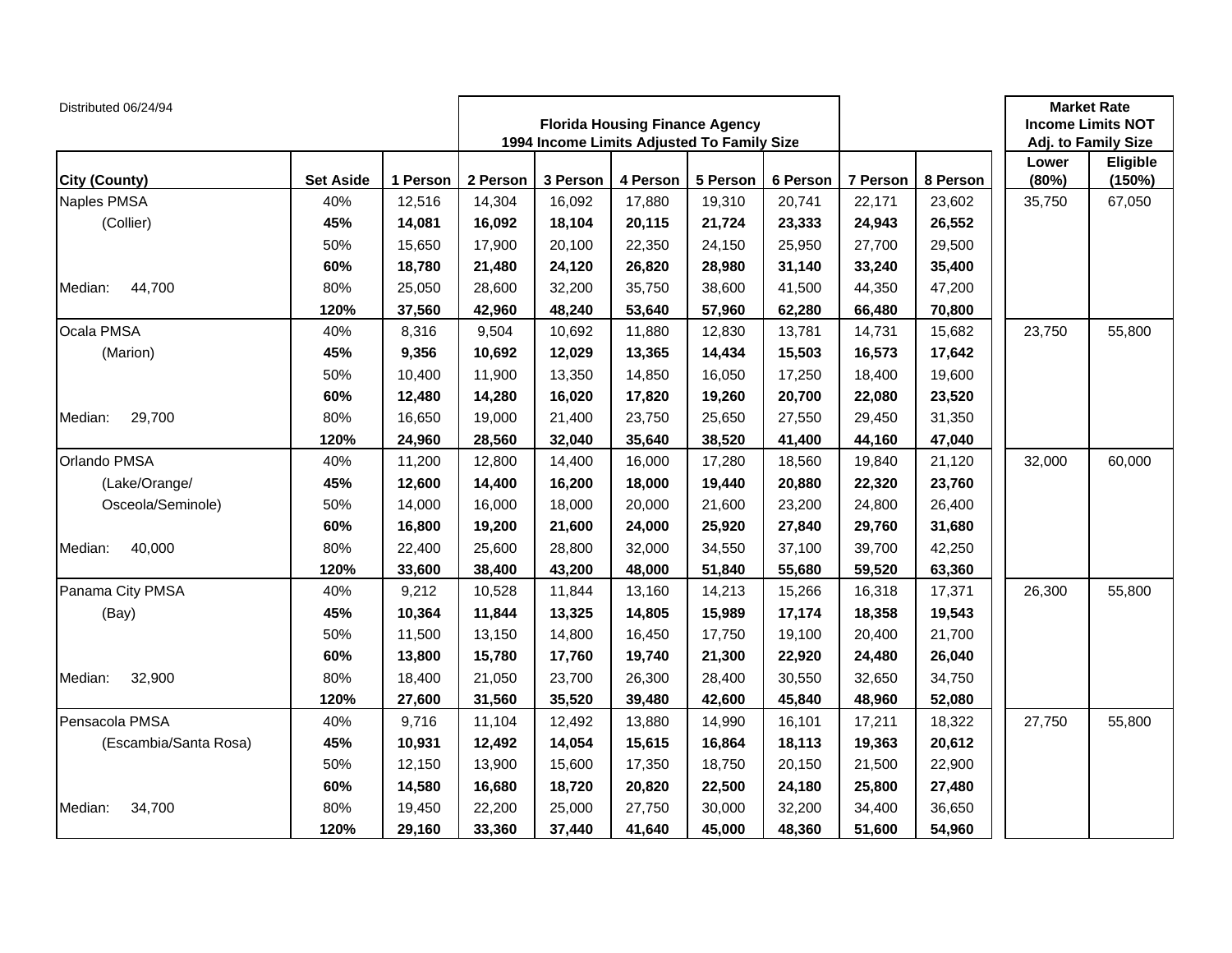| Distributed 06/24/94    |                  |          | <b>Florida Housing Finance Agency</b><br>1994 Income Limits Adjusted To Family Size |          |          |          |          |          |          | <b>Market Rate</b><br><b>Income Limits NOT</b><br>Adj. to Family Size |                    |
|-------------------------|------------------|----------|-------------------------------------------------------------------------------------|----------|----------|----------|----------|----------|----------|-----------------------------------------------------------------------|--------------------|
| City (County)           | <b>Set Aside</b> | 1 Person | 2 Person                                                                            | 3 Person | 4 Person | 5 Person | 6 Person | 7 Person | 8 Person | Lower<br>(80%)                                                        | Eligible<br>(150%) |
| Punta Gorda PMSA        | 40%              | 9,296    | 10,624                                                                              | 11,952   | 13,280   | 14,342   | 15,405   | 16,467   | 17,530   | 26,550                                                                | 55,800             |
| (Charlotte)             | 45%              | 10,458   | 11,952                                                                              | 13,446   | 14,940   | 16,135   | 17,330   | 18,526   | 19,721   |                                                                       |                    |
|                         | 50%              | 11,600   | 13,300                                                                              | 14,950   | 16,600   | 17,950   | 19,250   | 20,600   | 21,900   |                                                                       |                    |
|                         | 60%              | 13,920   | 15,960                                                                              | 17,940   | 19,920   | 21,540   | 23,100   | 24,720   | 26,280   |                                                                       |                    |
| Median:<br>33,200       | 80%              | 18,600   | 21,250                                                                              | 23,900   | 26,550   | 28,700   | 30,800   | 32,950   | 35,050   |                                                                       |                    |
|                         | 120%             | 27,840   | 31,920                                                                              | 35,880   | 39,840   | 43,080   | 46,200   | 49,440   | 52,560   |                                                                       |                    |
| Sarasota-Bradenton PMSA | 40%              | 10,556   | 12,064                                                                              | 13,572   | 15,080   | 16,286   | 17,493   | 18,699   | 19,906   | 30,150                                                                | 56,550             |
| (Manatee/Sarasota)      | 45%              | 11,876   | 13,572                                                                              | 15,269   | 16,965   | 18,322   | 19,679   | 21,037   | 22,394   |                                                                       |                    |
|                         | 50%              | 13,200   | 15,100                                                                              | 16,950   | 18,850   | 20,350   | 21,850   | 23,350   | 24,900   |                                                                       |                    |
|                         | 60%              | 15,840   | 18,120                                                                              | 20,340   | 22,620   | 24,420   | 26,220   | 28,020   | 29,880   |                                                                       |                    |
| Median:<br>37,700       | 80%              | 21,100   | 24,150                                                                              | 27,150   | 30,150   | 32,550   | 35,000   | 37,400   | 39,800   |                                                                       |                    |
|                         | 120%             | 31,680   | 36,240                                                                              | 40,680   | 45,240   | 48,840   | 52,440   | 56,040   | 59,760   |                                                                       |                    |
| Tallahassee PMSA        | 40%              | 11,312   | 12,928                                                                              | 14,544   | 16,160   | 17,453   | 18,746   | 20,038   | 21,331   | 32,300                                                                | 60,600             |
| (Gadsden/Leon)          | 45%              | 12,726   | 14,544                                                                              | 16,362   | 18,180   | 19,634   | 21,089   | 22,543   | 23,998   |                                                                       |                    |
|                         | 50%              | 14,150   | 16,150                                                                              | 18,200   | 20,200   | 21,800   | 23,450   | 25,050   | 26,650   |                                                                       |                    |
|                         | 60%              | 16,980   | 19,380                                                                              | 21,840   | 24,240   | 26,160   | 28,140   | 30,060   | 31,980   |                                                                       |                    |
| Median:<br>40,400       | 80%              | 22,600   | 25,850                                                                              | 29,100   | 32,300   | 34,900   | 37,500   | 40,100   | 42,650   |                                                                       |                    |
|                         | 120%             | 33,960   | 38,760                                                                              | 43,680   | 48,480   | 52,320   | 56,280   | 60,120   | 63,960   |                                                                       |                    |
| Tampa-St.Petersburg-    | 40%              | 10,192   | 11,648                                                                              | 13,104   | 14,560   | 15,725   | 16,890   | 18,054   | 19,219   | 29,100                                                                | 55,800             |
| <b>Clearwater PMSA</b>  | 45%              | 11,466   | 13,104                                                                              | 14,742   | 16,380   | 17,690   | 19,001   | 20,311   | 21,622   |                                                                       |                    |
| (Hernando/Hillsborough/ | 50%              | 12,750   | 14,550                                                                              | 16,400   | 18,200   | 19,650   | 21.100   | 22,550   | 24,000   |                                                                       |                    |
| Pasco/Pinellas)         | 60%              | 15,300   | 17,460                                                                              | 19,680   | 21,840   | 23,580   | 25,320   | 27,060   | 28,800   |                                                                       |                    |
| 36,400<br>Median:       | 80%              | 20,400   | 23,300                                                                              | 26,200   | 29,100   | 31,450   | 33,800   | 36,100   | 38,450   |                                                                       |                    |
|                         | 120%             | 30,600   | 34,920                                                                              | 39,360   | 43,680   | 47,160   | 50,640   | 54,120   | 57,600   |                                                                       |                    |
| West Palm Beach-        | 40%              | 12,460   | 14,240                                                                              | 16,020   | 17,800   | 19,224   | 20,648   | 22,072   | 23,496   | 35,600                                                                | 66,750             |
| Boca Raton PMSA         | 45%              | 14,018   | 16,020                                                                              | 18,023   | 20,025   | 21,627   | 23,229   | 24,831   | 26,433   |                                                                       |                    |
| (Palm Beach)            | 50%              | 15,600   | 17,800                                                                              | 20,000   | 22,250   | 24,050   | 25,800   | 27,600   | 29,350   |                                                                       |                    |
|                         | 60%              | 18,720   | 21,360                                                                              | 24,000   | 26,700   | 28,860   | 30,960   | 33,120   | 35,220   |                                                                       |                    |
| Median:<br>44,500       | 80%              | 24,900   | 28,500                                                                              | 32,050   | 35,600   | 38,450   | 41,300   | 44,150   | 47,000   |                                                                       |                    |
|                         | 120%             | 37,440   | 42,720                                                                              | 48,000   | 53,400   | 57,720   | 61,920   | 66,240   | 70,440   |                                                                       |                    |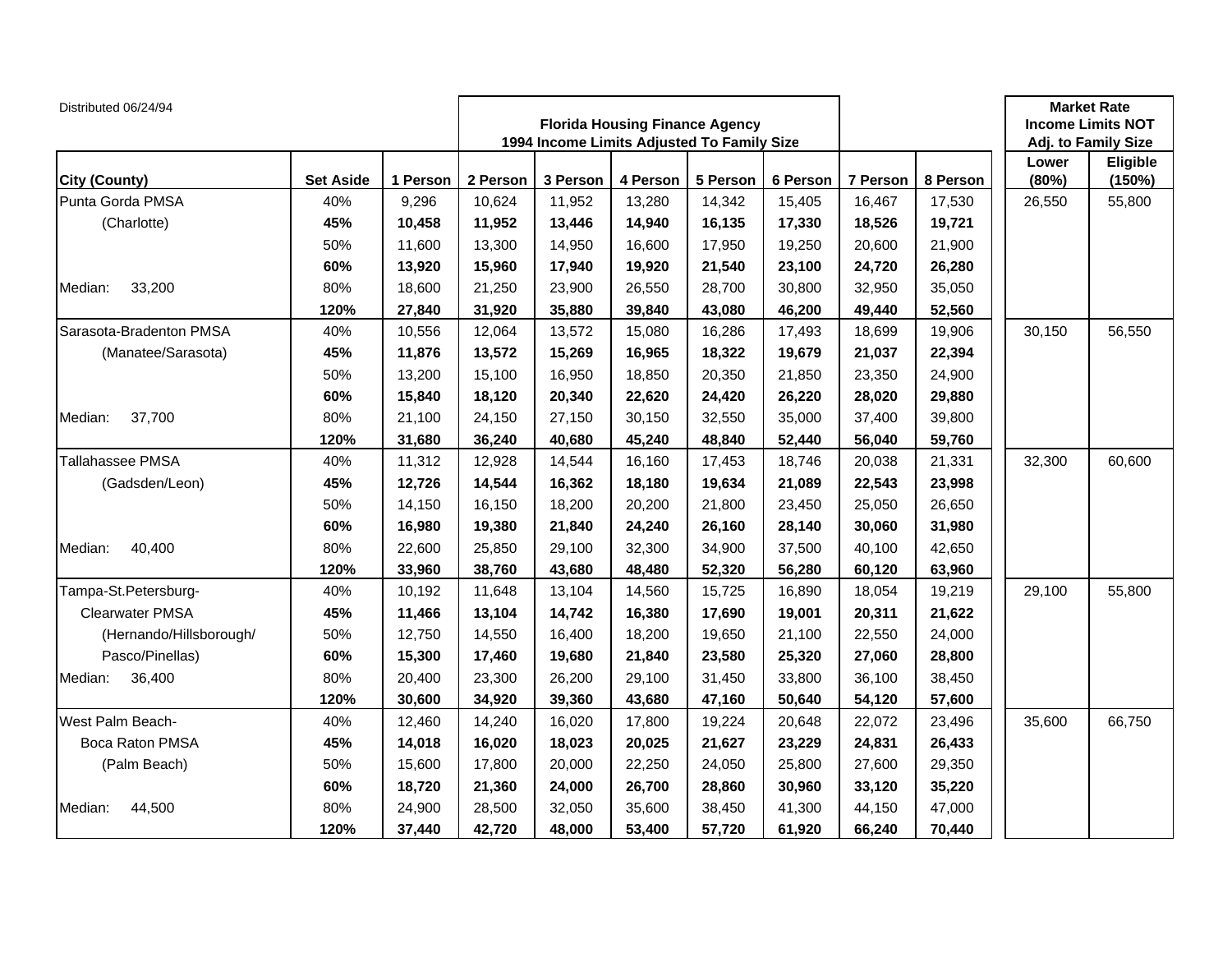| Distributed 06/24/94   |                  |          |          | <b>Florida Housing Finance Agency</b><br>1994 Income Limits Adjusted To Family Size |          |          |          |          | <b>Market Rate</b><br><b>Income Limits NOT</b><br>Adj. to Family Size |                |                    |
|------------------------|------------------|----------|----------|-------------------------------------------------------------------------------------|----------|----------|----------|----------|-----------------------------------------------------------------------|----------------|--------------------|
| City (County)          | <b>Set Aside</b> | 1 Person | 2 Person | 3 Person                                                                            | 4 Person | 5 Person | 6 Person | 7 Person | 8 Person                                                              | Lower<br>(80%) | Eligible<br>(150%) |
| <b>Baker County</b>    | 40%              | 9,184    | 10,496   | 11,808                                                                              | 13,120   | 14,170   | 15,219   | 16,269   | 17,318                                                                | 26,250         | 55,800             |
|                        | 45%              | 10,332   | 11,808   | 13,284                                                                              | 14,760   | 15,941   | 17,122   | 18,302   | 19,483                                                                |                |                    |
|                        | 50%              | 11,500   | 13,100   | 14,750                                                                              | 16,400   | 17,700   | 19,000   | 20,350   | 21,650                                                                |                |                    |
|                        | 60%              | 13,800   | 15,720   | 17,700                                                                              | 19,680   | 21,240   | 22,800   | 24,420   | 25,980                                                                |                |                    |
| 32,800<br>Median:      | 80%              | 18,350   | 21,000   | 23,600                                                                              | 26,250   | 28,350   | 30,450   | 32,550   | 34,650                                                                |                |                    |
|                        | 120%             | 27,600   | 31,440   | 35,400                                                                              | 39,360   | 42,480   | 45,600   | 48,840   | 51,960                                                                |                |                    |
| <b>Bradford County</b> | 40%              | 8,960    | 10,240   | 11,520                                                                              | 12,800   | 13,824   | 14,848   | 15,872   | 16,896                                                                | 25,600         | 55,800             |
|                        | 45%              | 10,080   | 11,520   | 12,960                                                                              | 14,400   | 15,552   | 16,704   | 17,856   | 19,008                                                                |                |                    |
|                        | 50%              | 11,200   | 12,800   | 14,400                                                                              | 16,000   | 17,300   | 18,550   | 19,850   | 21,100                                                                |                |                    |
|                        | 60%              | 13,440   | 15,360   | 17,280                                                                              | 19,200   | 20,760   | 22,260   | 23,820   | 25,320                                                                |                |                    |
| 32,000<br>Median:      | 80%              | 17,900   | 20,500   | 23,050                                                                              | 25,600   | 27,650   | 29,700   | 31,750   | 33,800                                                                |                |                    |
|                        | 120%             | 26,880   | 30,720   | 34,560                                                                              | 38,400   | 41,520   | 44,520   | 47,640   | 50,640                                                                |                |                    |
| Calhoun County         | 40%              | 8,288    | 9,472    | 10,656                                                                              | 11,840   | 12,787   | 13,734   | 14,682   | 15,629                                                                | 23,700         | 55,800             |
|                        | 45%              | 9,324    | 10,656   | 11,988                                                                              | 13,320   | 14,386   | 15,451   | 16,517   | 17,582                                                                |                |                    |
|                        | 50%              | 10,350   | 11,850   | 13,300                                                                              | 14,800   | 16,000   | 17,150   | 18,350   | 19,550                                                                |                |                    |
|                        | 60%              | 12,420   | 14,220   | 15,960                                                                              | 17,760   | 19,200   | 20,580   | 22,020   | 23,460                                                                |                |                    |
| 25,500<br>Median:      | 80%              | 16,600   | 18,950   | 21,300                                                                              | 23,700   | 25,550   | 27,450   | 29,350   | 31,250                                                                |                |                    |
|                        | 120%             | 24,840   | 28,440   | 31,920                                                                              | 35,520   | 38,400   | 41,160   | 44,040   | 46,920                                                                |                |                    |
| <b>Citrus County</b>   | 40%              | 8,288    | 9,472    | 10,656                                                                              | 11,840   | 12,787   | 13,734   | 14,682   | 15,629                                                                | 23,700         | 55,800             |
|                        | 45%              | 9,324    | 10,656   | 11,988                                                                              | 13,320   | 14,386   | 15,451   | 16,517   | 17,582                                                                |                |                    |
|                        | 50%              | 10,350   | 11,850   | 13,300                                                                              | 14,800   | 16,000   | 17,150   | 18,350   | 19,550                                                                |                |                    |
|                        | 60%              | 12,420   | 14,220   | 15,960                                                                              | 17,760   | 19,200   | 20,580   | 22,020   | 23,460                                                                |                |                    |
| 28,800<br>Median:      | 80%              | 16,600   | 18,950   | 21,300                                                                              | 23,700   | 25,550   | 27,450   | 29,350   | 31,250                                                                |                |                    |
|                        | 120%             | 24,840   | 28,440   | 31,920                                                                              | 35,520   | 38,400   | 41,160   | 44,040   | 46,920                                                                |                |                    |
| Columbia County        | 40%              | 8,428    | 9,632    | 10,836                                                                              | 12,040   | 13,003   | 13,966   | 14,930   | 15,893                                                                | 24,100         | 55,800             |
|                        | 45%              | 9,482    | 10,836   | 12,191                                                                              | 13,545   | 14,629   | 15,712   | 16,796   | 17,879                                                                |                |                    |
|                        | 50%              | 10,550   | 12,050   | 13,550                                                                              | 15,050   | 16,250   | 17,450   | 18,650   | 19,850                                                                |                |                    |
|                        | 60%              | 12,660   | 14,460   | 16,260                                                                              | 18,060   | 19,500   | 20,940   | 22,380   | 23,820                                                                |                |                    |
| 30,100<br>Median:      | 80%              | 16,850   | 19,250   | 21,650                                                                              | 24,100   | 26,000   | 27,950   | 29,850   | 31,800                                                                |                |                    |
|                        | 120%             | 25,320   | 28,920   | 32,520                                                                              | 36,120   | 39,000   | 41,880   | 44,760   | 47,640                                                                |                |                    |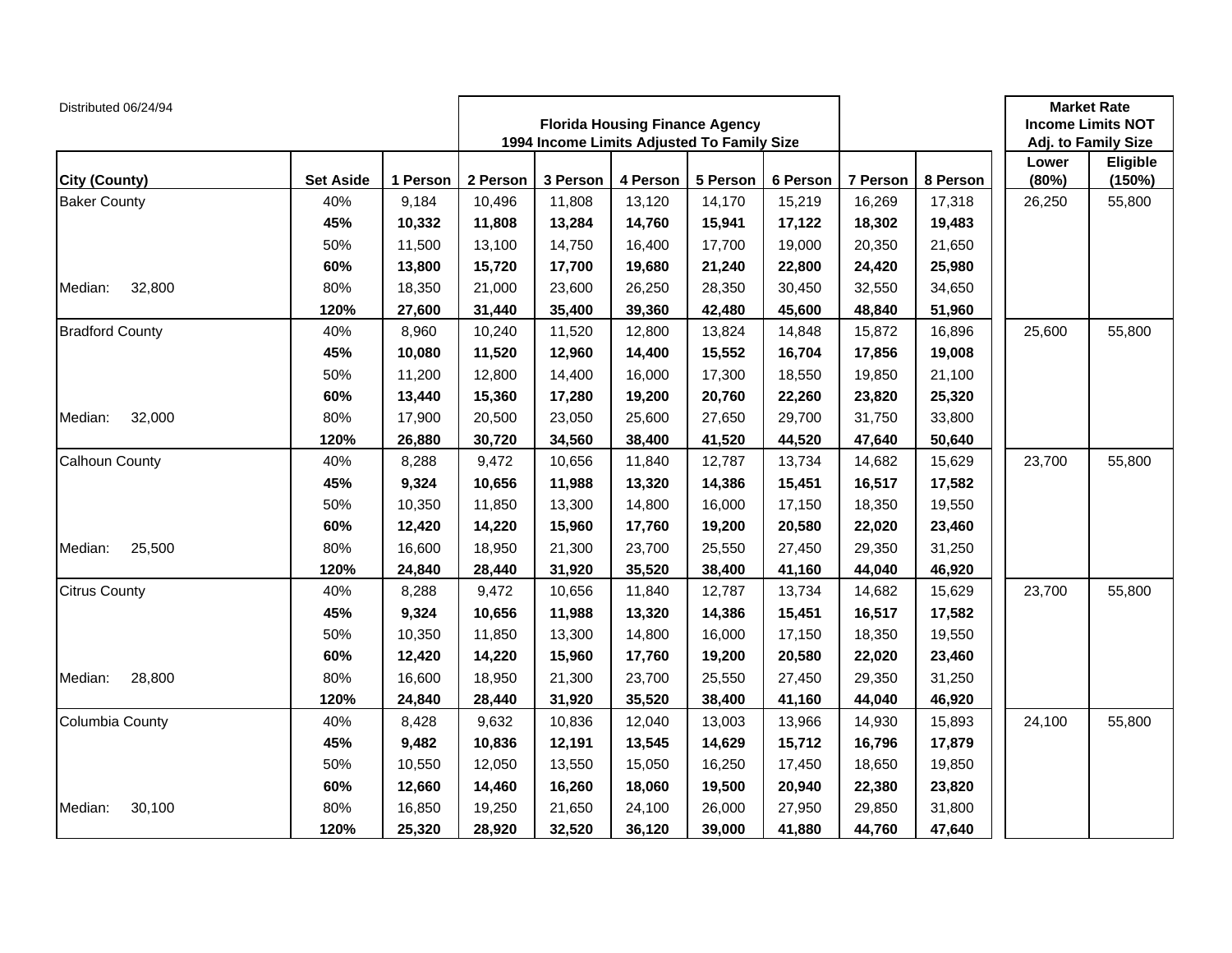| Distributed 06/24/94    |                  |          |          | <b>Florida Housing Finance Agency</b><br>1994 Income Limits Adjusted To Family Size |          |          |          |          | <b>Market Rate</b><br><b>Income Limits NOT</b><br>Adj. to Family Size |                |                    |
|-------------------------|------------------|----------|----------|-------------------------------------------------------------------------------------|----------|----------|----------|----------|-----------------------------------------------------------------------|----------------|--------------------|
| City (County)           | <b>Set Aside</b> | 1 Person | 2 Person | 3 Person                                                                            | 4 Person | 5 Person | 6 Person | 7 Person | 8 Person                                                              | Lower<br>(80%) | Eligible<br>(150%) |
| DeSoto County           | 40%              | 8,288    | 9,472    | 10,656                                                                              | 11,840   | 12,787   | 13,734   | 14,682   | 15,629                                                                | 23,700         | 55,800             |
|                         | 45%              | 9,324    | 10,656   | 11,988                                                                              | 13,320   | 14,386   | 15,451   | 16,517   | 17,582                                                                |                |                    |
|                         | 50%              | 10,350   | 11,850   | 13,300                                                                              | 14,800   | 16,000   | 17,150   | 18,350   | 19,550                                                                |                |                    |
|                         | 60%              | 12,420   | 14,220   | 15,960                                                                              | 17,760   | 19,200   | 20,580   | 22,020   | 23,460                                                                |                |                    |
| Median:<br>26,600       | 80%              | 16,600   | 18,950   | 21,300                                                                              | 23,700   | 25,550   | 27,450   | 29,350   | 31,250                                                                |                |                    |
|                         | 120%             | 24,840   | 28,440   | 31,920                                                                              | 35,520   | 38,400   | 41,160   | 44,040   | 46,920                                                                |                |                    |
| <b>Dixie County</b>     | 40%              | 8,288    | 9,472    | 10,656                                                                              | 11,840   | 12,787   | 13,734   | 14,682   | 15,629                                                                | 23,700         | 55,800             |
|                         | 45%              | 9,324    | 10,656   | 11,988                                                                              | 13,320   | 14,386   | 15,451   | 16,517   | 17,582                                                                |                |                    |
|                         | 50%              | 10,350   | 11,850   | 13,300                                                                              | 14,800   | 16,000   | 17,150   | 18,350   | 19,550                                                                |                |                    |
|                         | 60%              | 12,420   | 14,220   | 15,960                                                                              | 17,760   | 19,200   | 20,580   | 22,020   | 23,460                                                                |                |                    |
| 21,800<br>Median:       | 80%              | 16,600   | 18,950   | 21,300                                                                              | 23,700   | 25,550   | 27,450   | 29,350   | 31,250                                                                |                |                    |
|                         | 120%             | 24,840   | 28,440   | 31,920                                                                              | 35,520   | 38,400   | 41,160   | 44,040   | 46,920                                                                |                |                    |
| <b>Franklin County</b>  | 40%              | 8,288    | 9,472    | 10,656                                                                              | 11,840   | 12,787   | 13,734   | 14,682   | 15,629                                                                | 23,700         | 55,800             |
|                         | 45%              | 9,324    | 10,656   | 11,988                                                                              | 13,320   | 14,386   | 15,451   | 16,517   | 17,582                                                                |                |                    |
|                         | 50%              | 10,350   | 11,850   | 13,300                                                                              | 14,800   | 16,000   | 17,150   | 18,350   | 19,550                                                                |                |                    |
|                         | 60%              | 12,420   | 14,220   | 15,960                                                                              | 17,760   | 19,200   | 20,580   | 22,020   | 23,460                                                                |                |                    |
| Median:<br>24,200       | 80%              | 16,600   | 18,950   | 21,300                                                                              | 23,700   | 25,550   | 27,450   | 29,350   | 31,250                                                                |                |                    |
|                         | 120%             | 24,840   | 28,440   | 31,920                                                                              | 35,520   | 38,400   | 41,160   | 44,040   | 46,920                                                                |                |                    |
| <b>Gilchrist County</b> | 40%              | 8,288    | 9,472    | 10,656                                                                              | 11,840   | 12,787   | 13,734   | 14,682   | 15,629                                                                | 23,700         | 55,800             |
|                         | 45%              | 9,324    | 10,656   | 11,988                                                                              | 13,320   | 14,386   | 15,451   | 16,517   | 17,582                                                                |                |                    |
|                         | 50%              | 10,350   | 11,850   | 13,300                                                                              | 14,800   | 16,000   | 17,150   | 18,350   | 19,550                                                                |                |                    |
|                         | 60%              | 12,420   | 14,220   | 15,960                                                                              | 17,760   | 19,200   | 20,580   | 22,020   | 23,460                                                                |                |                    |
| 26,900<br>Median:       | 80%              | 16,600   | 18,950   | 21,300                                                                              | 23,700   | 25,550   | 27,450   | 29,350   | 31,250                                                                |                |                    |
|                         | 120%             | 24,840   | 28,440   | 31,920                                                                              | 35,520   | 38,400   | 41,160   | 44,040   | 46,920                                                                |                |                    |
| <b>Glades County</b>    | 40%              | 8,288    | 9,472    | 10,656                                                                              | 11,840   | 12,787   | 13,734   | 14,682   | 15,629                                                                | 23,700         | 55,800             |
|                         | 45%              | 9,324    | 10,656   | 11,988                                                                              | 13,320   | 14,386   | 15,451   | 16,517   | 17,582                                                                |                |                    |
|                         | 50%              | 10,350   | 11,850   | 13,300                                                                              | 14,800   | 16,000   | 17,150   | 18,350   | 19,550                                                                |                |                    |
|                         | 60%              | 12,420   | 14,220   | 15,960                                                                              | 17,760   | 19,200   | 20,580   | 22,020   | 23,460                                                                |                |                    |
| 27,000<br>Median:       | 80%              | 16,600   | 18,950   | 21,300                                                                              | 23,700   | 25,550   | 27,450   | 29,350   | 31,250                                                                |                |                    |
|                         | 120%             | 24,840   | 28,440   | 31,920                                                                              | 35,520   | 38,400   | 41,160   | 44,040   | 46,920                                                                |                |                    |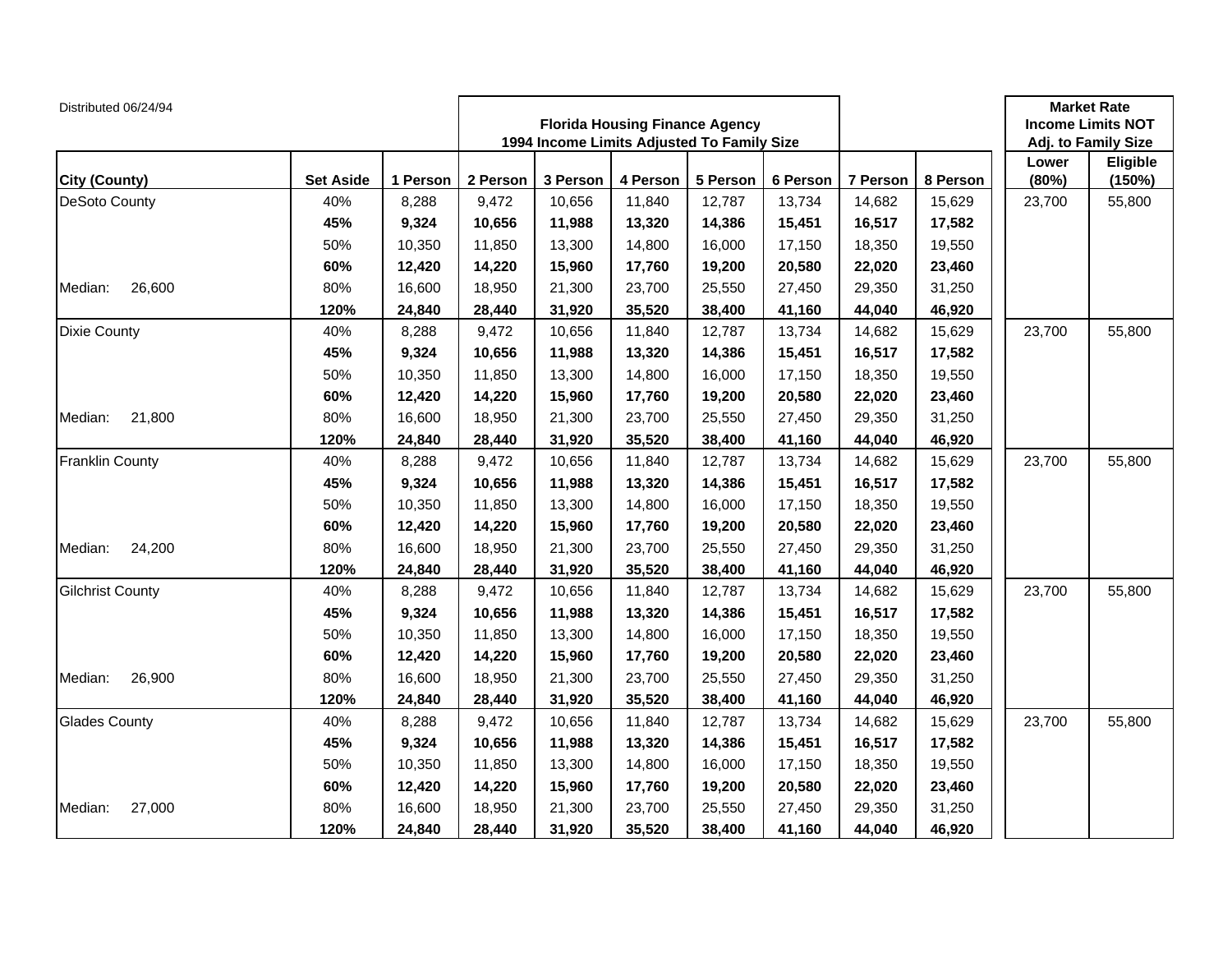| Distributed 06/24/94    |                  |          |          | <b>Florida Housing Finance Agency</b><br>1994 Income Limits Adjusted To Family Size |          |          |          |          | <b>Market Rate</b><br><b>Income Limits NOT</b><br>Adj. to Family Size |                |                    |
|-------------------------|------------------|----------|----------|-------------------------------------------------------------------------------------|----------|----------|----------|----------|-----------------------------------------------------------------------|----------------|--------------------|
| City (County)           | <b>Set Aside</b> | 1 Person | 2 Person | 3 Person                                                                            | 4 Person | 5 Person | 6 Person | 7 Person | 8 Person                                                              | Lower<br>(80%) | Eligible<br>(150%) |
| <b>Gulf County</b>      | 40%              | 8,288    | 9,472    | 10,656                                                                              | 11,840   | 12,787   | 13,734   | 14,682   | 15,629                                                                | 23,700         | 55,800             |
|                         | 45%              | 9,324    | 10,656   | 11,988                                                                              | 13,320   | 14,386   | 15,451   | 16,517   | 17,582                                                                |                |                    |
|                         | 50%              | 10,350   | 11,850   | 13,300                                                                              | 14,800   | 16,000   | 17,150   | 18,350   | 19,550                                                                |                |                    |
|                         | 60%              | 12,420   | 14,220   | 15,960                                                                              | 17,760   | 19,200   | 20,580   | 22,020   | 23,460                                                                |                |                    |
| Median:<br>29,400       | 80%              | 16,600   | 18,950   | 21,300                                                                              | 23,700   | 25,550   | 27,450   | 29,350   | 31,250                                                                |                |                    |
|                         | 120%             | 24,840   | 28,440   | 31,920                                                                              | 35,520   | 38,400   | 41,160   | 44,040   | 46,920                                                                |                |                    |
| <b>Hamilton County</b>  | 40%              | 8,288    | 9,472    | 10,656                                                                              | 11,840   | 12,787   | 13,734   | 14,682   | 15,629                                                                | 23,700         | 55,800             |
|                         | 45%              | 9,324    | 10,656   | 11,988                                                                              | 13,320   | 14,386   | 15,451   | 16,517   | 17,582                                                                |                |                    |
|                         | 50%              | 10,350   | 11,850   | 13,300                                                                              | 14,800   | 16,000   | 17,150   | 18,350   | 19,550                                                                |                |                    |
|                         | 60%              | 12,420   | 14,220   | 15,960                                                                              | 17,760   | 19,200   | 20,580   | 22,020   | 23,460                                                                |                |                    |
| 24,600<br>Median:       | 80%              | 16,600   | 18,950   | 21,300                                                                              | 23,700   | 25,550   | 27,450   | 29,350   | 31,250                                                                |                |                    |
|                         | 120%             | 24,840   | 28,440   | 31,920                                                                              | 35,520   | 38,400   | 41,160   | 44,040   | 46,920                                                                |                |                    |
| <b>Hardee County</b>    | 40%              | 8,288    | 9,472    | 10,656                                                                              | 11,840   | 12,787   | 13,734   | 14,682   | 15,629                                                                | 23,700         | 55,800             |
|                         | 45%              | 9,324    | 10,656   | 11,988                                                                              | 13,320   | 14,386   | 15,451   | 16,517   | 17,582                                                                |                |                    |
|                         | 50%              | 10,350   | 11,850   | 13,300                                                                              | 14,800   | 16,000   | 17,150   | 18,350   | 19,550                                                                |                |                    |
|                         | 60%              | 12,420   | 14,220   | 15,960                                                                              | 17,760   | 19,200   | 20,580   | 22,020   | 23,460                                                                |                |                    |
| Median:<br>28,100       | 80%              | 16,600   | 18,950   | 21,300                                                                              | 23,700   | 25,550   | 27,450   | 29,350   | 31,250                                                                |                |                    |
|                         | 120%             | 24,840   | 28,440   | 31,920                                                                              | 35,520   | 38,400   | 41,160   | 44,040   | 46,920                                                                |                |                    |
| <b>Hendry County</b>    | 40%              | 8,344    | 9,536    | 10,728                                                                              | 11,920   | 12,874   | 13,827   | 14,781   | 15,734                                                                | 23,850         | 55,800             |
|                         | 45%              | 9,387    | 10,728   | 12,069                                                                              | 13,410   | 14,483   | 15,556   | 16,628   | 17,701                                                                |                |                    |
|                         | 50%              | 10,450   | 11,900   | 13,400                                                                              | 14,900   | 16,100   | 17,300   | 18,500   | 19,650                                                                |                |                    |
|                         | 60%              | 12,540   | 14,280   | 16,080                                                                              | 17,880   | 19,320   | 20,760   | 22,200   | 23,580                                                                |                |                    |
| 29,800<br>Median:       | 80%              | 16,700   | 19,050   | 21,450                                                                              | 23,850   | 25,750   | 27,650   | 29,550   | 31,450                                                                |                |                    |
|                         | 120%             | 25,080   | 28,560   | 32,160                                                                              | 35,760   | 38,640   | 41,520   | 44,400   | 47,160                                                                |                |                    |
| <b>Highlands County</b> | 40%              | 8,288    | 9,472    | 10,656                                                                              | 11,840   | 12,787   | 13,734   | 14,682   | 15,629                                                                | 23,700         | 55,800             |
|                         | 45%              | 9,324    | 10,656   | 11,988                                                                              | 13,320   | 14,386   | 15,451   | 16,517   | 17,582                                                                |                |                    |
|                         | 50%              | 10,350   | 11,850   | 13,300                                                                              | 14,800   | 16,000   | 17,150   | 18,350   | 19,550                                                                |                |                    |
|                         | 60%              | 12,420   | 14,220   | 15,960                                                                              | 17,760   | 19,200   | 20,580   | 22,020   | 23,460                                                                |                |                    |
| 27,200<br>Median:       | 80%              | 16,600   | 18,950   | 21,300                                                                              | 23,700   | 25,550   | 27,450   | 29,350   | 31,250                                                                |                |                    |
|                         | 120%             | 24,840   | 28,440   | 31,920                                                                              | 35,520   | 38,400   | 41,160   | 44,040   | 46,920                                                                |                |                    |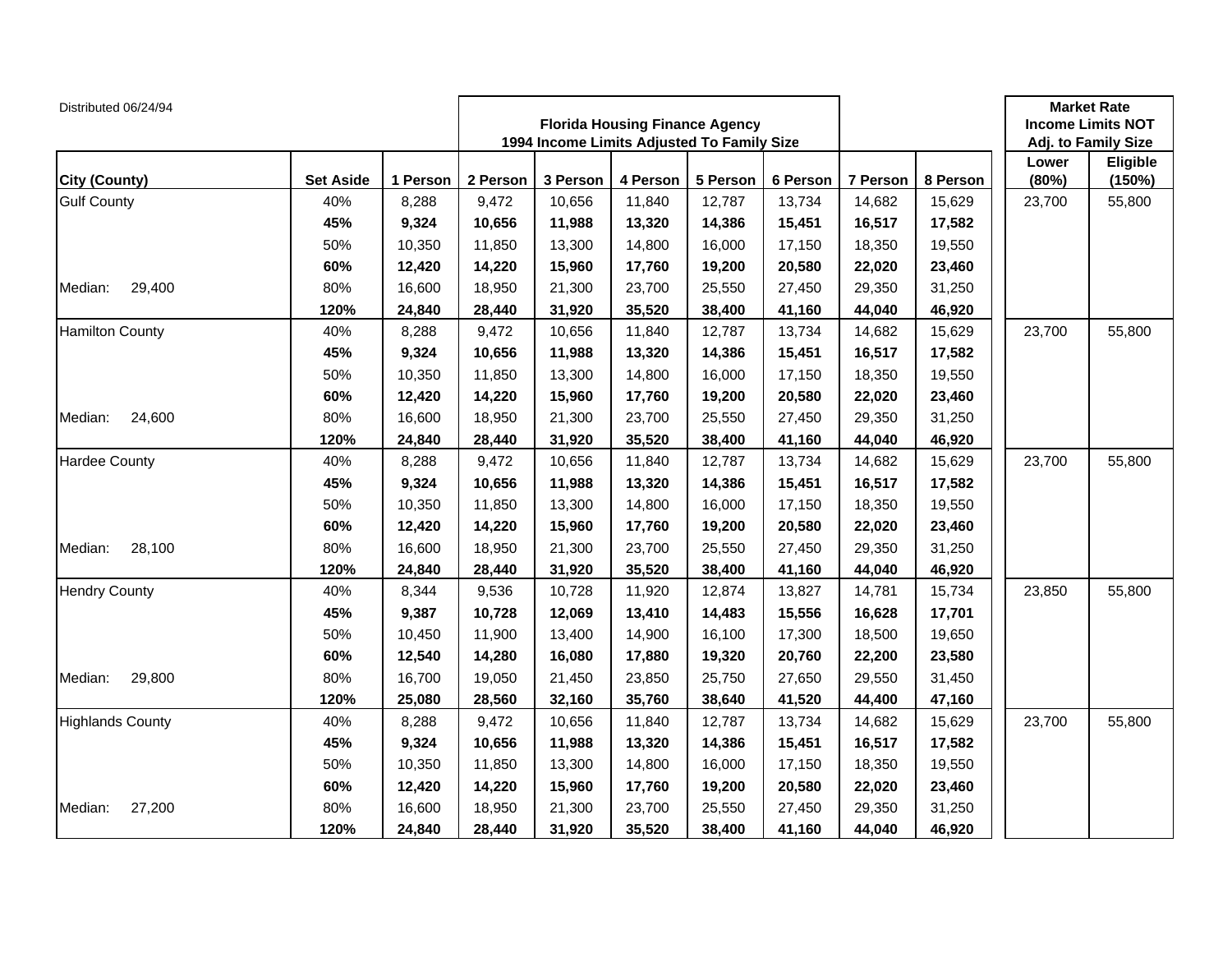| Distributed 06/24/94 |                  |          |          | <b>Florida Housing Finance Agency</b><br>1994 Income Limits Adjusted To Family Size |          |                |                    |        | <b>Market Rate</b><br><b>Income Limits NOT</b><br>Adj. to Family Size |        |        |
|----------------------|------------------|----------|----------|-------------------------------------------------------------------------------------|----------|----------------|--------------------|--------|-----------------------------------------------------------------------|--------|--------|
| <b>City (County)</b> | <b>Set Aside</b> | 1 Person | 2 Person | 3 Person                                                                            | 8 Person | Lower<br>(80%) | Eligible<br>(150%) |        |                                                                       |        |        |
| <b>Holmes County</b> | 40%              | 8,288    | 9,472    | 10,656                                                                              | 11,840   | 12,787         | 6 Person<br>13,734 | 14,682 | 15,629                                                                | 23,700 | 55,800 |
|                      | 45%              | 9,324    | 10,656   | 11,988                                                                              | 13,320   | 14,386         | 15,451             | 16,517 | 17,582                                                                |        |        |
|                      | 50%              | 10,350   | 11,850   | 13,300                                                                              | 14,800   | 16,000         | 17,150             | 18,350 | 19,550                                                                |        |        |
|                      | 60%              | 12,420   | 14,220   | 15,960                                                                              | 17,760   | 19,200         | 20,580             | 22,020 | 23,460                                                                |        |        |
| 24,600<br>Median:    | 80%              | 16,600   | 18,950   | 21,300                                                                              | 23,700   | 25,550         | 27,450             | 29,350 | 31,250                                                                |        |        |
|                      | 120%             | 24,840   | 28,440   | 31,920                                                                              | 35,520   | 38,400         | 41,160             | 44,040 | 46,920                                                                |        |        |
| Indian River County  | 40%              | 10,500   | 12,000   | 13,500                                                                              | 15,000   | 16,200         | 17,400             | 18,600 | 19,800                                                                | 30,000 | 56,250 |
|                      | 45%              | 11,813   | 13,500   | 15,188                                                                              | 16,875   | 18,225         | 19,575             | 20,925 | 22,275                                                                |        |        |
|                      | 50%              | 13,150   | 15,000   | 16,850                                                                              | 18,750   | 20,250         | 21,750             | 23,250 | 24,750                                                                |        |        |
|                      | 60%              | 15,780   | 18,000   | 20,220                                                                              | 22,500   | 24,300         | 26,100             | 27,900 | 29,700                                                                |        |        |
| 37,500<br>Median:    | 80%              | 21,000   | 24,000   | 27,000                                                                              | 30,000   | 32,400         | 34,800             | 37,200 | 39,600                                                                |        |        |
|                      | 120%             | 31,560   | 36,000   | 40,440                                                                              | 45,000   | 48,600         | 52,200             | 55,800 | 59,400                                                                |        |        |
| Jackson County       | 40%              | 8,288    | 9,472    | 10,656                                                                              | 11,840   | 12,787         | 13,734             | 14,682 | 15,629                                                                | 23,700 | 55,800 |
|                      | 45%              | 9,324    | 10,656   | 11,988                                                                              | 13,320   | 14,386         | 15,451             | 16,517 | 17,582                                                                |        |        |
|                      | 50%              | 10,350   | 11,850   | 13,300                                                                              | 14,800   | 16,000         | 17,150             | 18,350 | 19,550                                                                |        |        |
|                      | 60%              | 12,420   | 14,220   | 15,960                                                                              | 17,760   | 19,200         | 20,580             | 22,020 | 23,460                                                                |        |        |
| 28,000<br>Median:    | 80%              | 16,600   | 18,950   | 21,300                                                                              | 23,700   | 25,550         | 27,450             | 29,350 | 31,250                                                                |        |        |
|                      | 120%             | 24,840   | 28,440   | 31,920                                                                              | 35,520   | 38,400         | 41,160             | 44,040 | 46,920                                                                |        |        |
| Jefferson County     | 40%              | 8,288    | 9,472    | 10,656                                                                              | 11,840   | 12,787         | 13,734             | 14,682 | 15,629                                                                | 23,700 | 55,800 |
|                      | 45%              | 9,324    | 10,656   | 11,988                                                                              | 13,320   | 14,386         | 15,451             | 16,517 | 17,582                                                                |        |        |
|                      | 50%              | 10,350   | 11,850   | 13,300                                                                              | 14,800   | 16,000         | 17,150             | 18,350 | 19,550                                                                |        |        |
|                      | 60%              | 12,420   | 14,220   | 15,960                                                                              | 17,760   | 19,200         | 20,580             | 22,020 | 23,460                                                                |        |        |
| 29,200<br>Median:    | 80%              | 16,600   | 18,950   | 21,300                                                                              | 23,700   | 25,550         | 27,450             | 29,350 | 31,250                                                                |        |        |
|                      | 120%             | 24,840   | 28,440   | 31,920                                                                              | 35,520   | 38,400         | 41,160             | 44,040 | 46,920                                                                |        |        |
| Lafayette County     | 40%              | 8,288    | 9,472    | 10,656                                                                              | 11,840   | 12,787         | 13,734             | 14,682 | 15,629                                                                | 23,700 | 55,800 |
|                      | 45%              | 9,324    | 10,656   | 11,988                                                                              | 13,320   | 14,386         | 15,451             | 16,517 | 17,582                                                                |        |        |
|                      | 50%              | 10,350   | 11,850   | 13,300                                                                              | 14,800   | 16,000         | 17,150             | 18,350 | 19,550                                                                |        |        |
|                      | 60%              | 12,420   | 14,220   | 15,960                                                                              | 17,760   | 19,200         | 20,580             | 22,020 | 23,460                                                                |        |        |
| 28,300<br>Median:    | 80%              | 16,600   | 18,950   | 21,300                                                                              | 23,700   | 25,550         | 27,450             | 29,350 | 31,250                                                                |        |        |
|                      | 120%             | 24,840   | 28,440   | 31,920                                                                              | 35,520   | 38,400         | 41,160             | 44,040 | 46,920                                                                |        |        |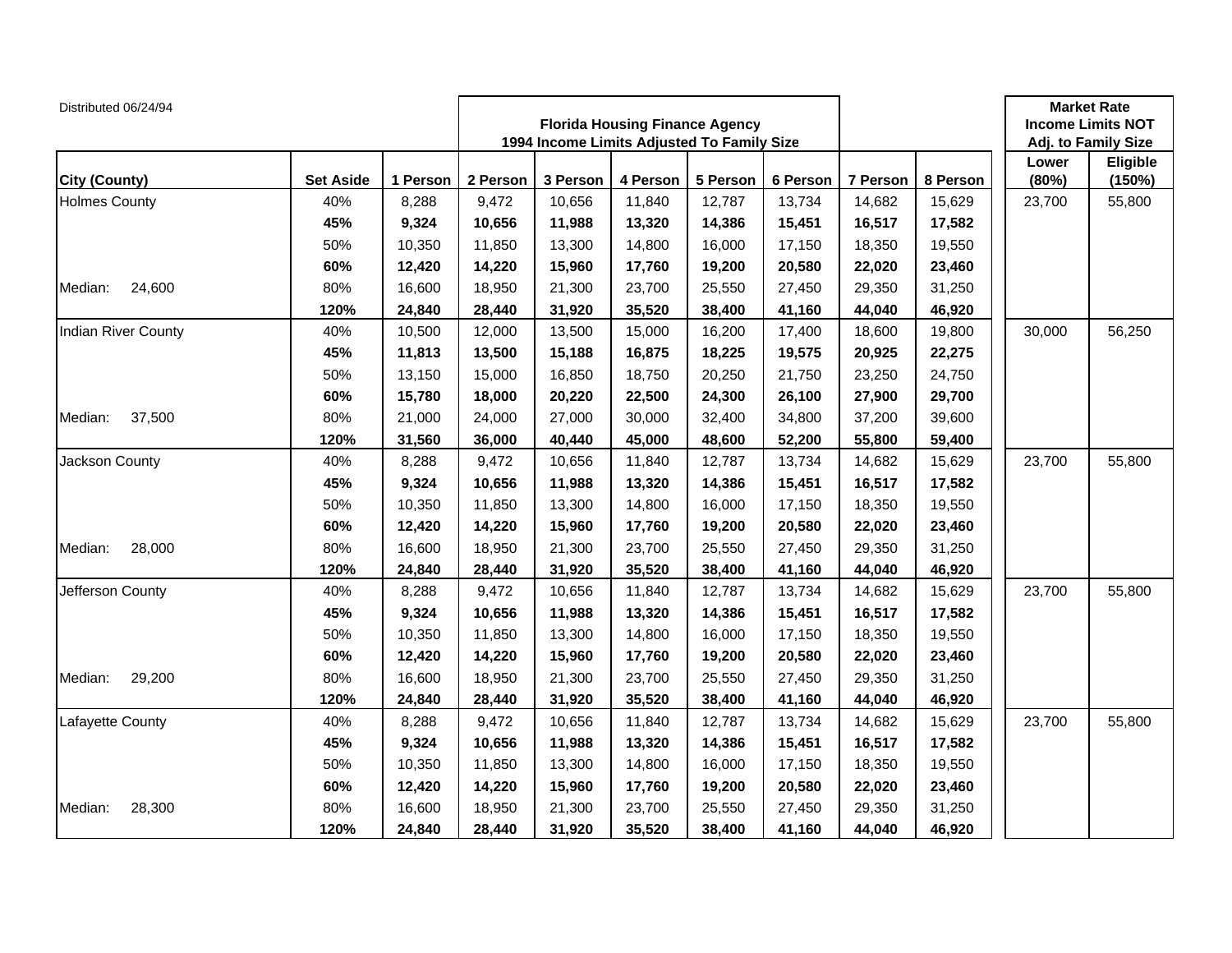| Distributed 06/24/94  |                  |          |          | <b>Florida Housing Finance Agency</b><br>1994 Income Limits Adjusted To Family Size |          |          |          |          | <b>Market Rate</b><br><b>Income Limits NOT</b><br>Adj. to Family Size |                |                    |
|-----------------------|------------------|----------|----------|-------------------------------------------------------------------------------------|----------|----------|----------|----------|-----------------------------------------------------------------------|----------------|--------------------|
| <b>City (County)</b>  | <b>Set Aside</b> | 1 Person | 2 Person | 3 Person                                                                            | 4 Person | 5 Person | 6 Person | 7 Person | 8 Person                                                              | Lower<br>(80%) | Eligible<br>(150%) |
| Levy County           | 40%              | 8,288    | 9,472    | 10,656                                                                              | 11,840   | 12,787   | 13,734   | 14,682   | 15,629                                                                | 23,700         | 55,800             |
|                       | 45%              | 9,324    | 10,656   | 11,988                                                                              | 13,320   | 14,386   | 15,451   | 16,517   | 17,582                                                                |                |                    |
|                       | 50%              | 10,350   | 11,850   | 13,300                                                                              | 14,800   | 16,000   | 17,150   | 18,350   | 19,550                                                                |                |                    |
|                       | 60%              | 12,420   | 14,220   | 15,960                                                                              | 17,760   | 19,200   | 20,580   | 22,020   | 23,460                                                                |                |                    |
| 25,900<br>Median:     | 80%              | 16,600   | 18,950   | 21,300                                                                              | 23,700   | 25,550   | 27,450   | 29,350   | 31,250                                                                |                |                    |
|                       | 120%             | 24,840   | 28,440   | 31,920                                                                              | 35,520   | 38,400   | 41,160   | 44,040   | 46,920                                                                |                |                    |
| <b>Liberty County</b> | 40%              | 8,288    | 9,472    | 10,656                                                                              | 11,840   | 12,787   | 13,734   | 14,682   | 15,629                                                                | 23,700         | 55,800             |
|                       | 45%              | 9,324    | 10,656   | 11,988                                                                              | 13,320   | 14,386   | 15,451   | 16,517   | 17,582                                                                |                |                    |
|                       | 50%              | 10,350   | 11,850   | 13,300                                                                              | 14,800   | 16,000   | 17,150   | 18,350   | 19,550                                                                |                |                    |
|                       | 60%              | 12,420   | 14,220   | 15,960                                                                              | 17,760   | 19,200   | 20,580   | 22,020   | 23,460                                                                |                |                    |
| 28,700<br>Median:     | 80%              | 16,600   | 18,950   | 21,300                                                                              | 23,700   | 25,550   | 27,450   | 29,350   | 31,250                                                                |                |                    |
|                       | 120%             | 24,840   | 28,440   | 31,920                                                                              | 35,520   | 38,400   | 41,160   | 44,040   | 46,920                                                                |                |                    |
| <b>Madison County</b> | 40%              | 8,288    | 9,472    | 10,656                                                                              | 11,840   | 12,787   | 13,734   | 14,682   | 15,629                                                                | 23,700         | 55,800             |
|                       | 45%              | 9,324    | 10,656   | 11,988                                                                              | 13,320   | 14,386   | 15,451   | 16,517   | 17,582                                                                |                |                    |
|                       | 50%              | 10,350   | 11,850   | 13,300                                                                              | 14,800   | 16,000   | 17,150   | 18,350   | 19,550                                                                |                |                    |
|                       | 60%              | 12,420   | 14,220   | 15,960                                                                              | 17,760   | 19,200   | 20,580   | 22,020   | 23,460                                                                |                |                    |
| Median:<br>26,200     | 80%              | 16,600   | 18,950   | 21,300                                                                              | 23,700   | 25,550   | 27,450   | 29,350   | 31,250                                                                |                |                    |
|                       | 120%             | 24,840   | 28,440   | 31,920                                                                              | 35,520   | 38,400   | 41,160   | 44,040   | 46,920                                                                |                |                    |
| <b>Monroe County</b>  | 40%              | 12,488   | 14,272   | 16,056                                                                              | 17,840   | 19,267   | 20,694   | 22,122   | 23,549                                                                | 35,700         | 57,900             |
|                       | 45%              | 14,049   | 16,056   | 18,063                                                                              | 20,070   | 21,676   | 23,281   | 24,887   | 26,492                                                                |                |                    |
|                       | 50%              | 15,600   | 17,850   | 20,050                                                                              | 22,300   | 24,100   | 25,850   | 27,650   | 29,450                                                                |                |                    |
|                       | 60%              | 18,720   | 21,420   | 24,060                                                                              | 26,760   | 28,920   | 31,020   | 33,180   | 35,340                                                                |                |                    |
| 38,600<br>Median:     | 80%              | 25,000   | 28,550   | 32,100                                                                              | 35,700   | 38,550   | 41,400   | 44,250   | 47,100                                                                |                |                    |
|                       | 120%             | 37,440   | 42,840   | 48,120                                                                              | 53,520   | 57,840   | 62,040   | 66,360   | 70,680                                                                |                |                    |
| Okeechobee County     | 40%              | 8,288    | 9,472    | 10,656                                                                              | 11,840   | 12,787   | 13,734   | 14,682   | 15,629                                                                | 23,700         | 55,800             |
|                       | 45%              | 9,324    | 10,656   | 11,988                                                                              | 13,320   | 14,386   | 15,451   | 16,517   | 17,582                                                                |                |                    |
|                       | 50%              | 10,350   | 11,850   | 13,300                                                                              | 14,800   | 16,000   | 17,150   | 18,350   | 19,550                                                                |                |                    |
|                       | 60%              | 12,420   | 14,220   | 15,960                                                                              | 17,760   | 19,200   | 20,580   | 22,020   | 23,460                                                                |                |                    |
| 26,300<br>Median:     | 80%              | 16,600   | 18,950   | 21,300                                                                              | 23,700   | 25,550   | 27,450   | 29,350   | 31,250                                                                |                |                    |
|                       | 120%             | 24,840   | 28,440   | 31,920                                                                              | 35,520   | 38,400   | 41,160   | 44,040   | 46,920                                                                |                |                    |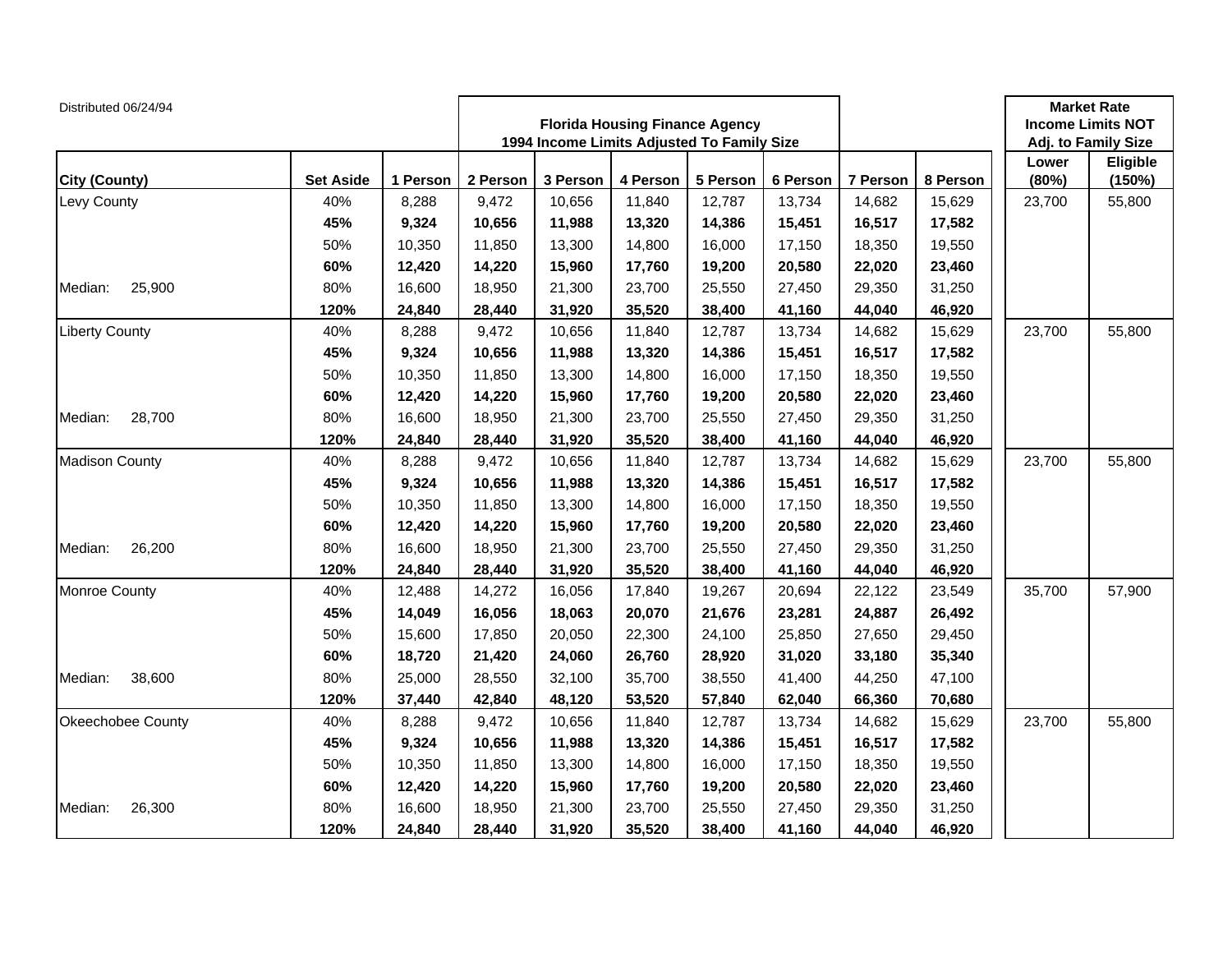| Distributed 06/24/94 |                  |          |          | <b>Florida Housing Finance Agency</b><br>1994 Income Limits Adjusted To Family Size |          |          |          |          | <b>Market Rate</b><br><b>Income Limits NOT</b><br>Adj. to Family Size |                |                    |
|----------------------|------------------|----------|----------|-------------------------------------------------------------------------------------|----------|----------|----------|----------|-----------------------------------------------------------------------|----------------|--------------------|
| City (County)        | <b>Set Aside</b> | 1 Person | 2 Person | 3 Person                                                                            | 4 Person | 5 Person | 6 Person | 7 Person | 8 Person                                                              | Lower<br>(80%) | Eligible<br>(150%) |
| <b>Putnam County</b> | 40%              | 8,288    | 9,472    | 10,656                                                                              | 11,840   | 12,787   | 13,734   | 14,682   | 15,629                                                                | 23,700         | 55,800             |
|                      | 45%              | 9,324    | 10,656   | 11,988                                                                              | 13,320   | 14,386   | 15,451   | 16,517   | 17,582                                                                |                |                    |
|                      | 50%              | 10,350   | 11,850   | 13,300                                                                              | 14,800   | 16,000   | 17,150   | 18,350   | 19,550                                                                |                |                    |
|                      | 60%              | 12,420   | 14,220   | 15,960                                                                              | 17,760   | 19,200   | 20,580   | 22,020   | 23,460                                                                |                |                    |
| Median:<br>27,400    | 80%              | 16,600   | 18,950   | 21,300                                                                              | 23,700   | 25,550   | 27,450   | 29,350   | 31,250                                                                |                |                    |
|                      | 120%             | 24,840   | 28,440   | 31,920                                                                              | 35,520   | 38,400   | 41,160   | 44,040   | 46,920                                                                |                |                    |
| <b>Sumter County</b> | 40%              | 8,288    | 9,472    | 10,656                                                                              | 11,840   | 12,787   | 13,734   | 14,682   | 15,629                                                                | 23,700         | 55,800             |
|                      | 45%              | 9,324    | 10,656   | 11,988                                                                              | 13,320   | 14,386   | 15,451   | 16,517   | 17,582                                                                |                |                    |
|                      | 50%              | 10,350   | 11,850   | 13,300                                                                              | 14,800   | 16,000   | 17,150   | 18,350   | 19,550                                                                |                |                    |
|                      | 60%              | 12,420   | 14,220   | 15,960                                                                              | 17,760   | 19,200   | 20,580   | 22,020   | 23,460                                                                |                |                    |
| 26,600<br>Median:    | 80%              | 16,600   | 18,950   | 21,300                                                                              | 23,700   | 25,550   | 27,450   | 29,350   | 31,250                                                                |                |                    |
|                      | 120%             | 24,840   | 28,440   | 31,920                                                                              | 35,520   | 38,400   | 41,160   | 44,040   | 46,920                                                                |                |                    |
| Suwannee County      | 40%              | 8,288    | 9,472    | 10,656                                                                              | 11,840   | 12,787   | 13,734   | 14,682   | 15,629                                                                | 23,700         | 55,800             |
|                      | 45%              | 9,324    | 10,656   | 11,988                                                                              | 13,320   | 14,386   | 15,451   | 16,517   | 17,582                                                                |                |                    |
|                      | 50%              | 10,350   | 11,850   | 13,300                                                                              | 14,800   | 16,000   | 17,150   | 18,350   | 19,550                                                                |                |                    |
|                      | 60%              | 12,420   | 14,220   | 15,960                                                                              | 17,760   | 19,200   | 20,580   | 22,020   | 23,460                                                                |                |                    |
| 27,000<br>Median:    | 80%              | 16,600   | 18,950   | 21,300                                                                              | 23,700   | 25,550   | 27,450   | 29,350   | 31,250                                                                |                |                    |
|                      | 120%             | 24,840   | 28,440   | 31,920                                                                              | 35,520   | 38,400   | 41,160   | 44,040   | 46,920                                                                |                |                    |
| <b>Taylor County</b> | 40%              | 8,288    | 9,472    | 10,656                                                                              | 11,840   | 12,787   | 13,734   | 14,682   | 15,629                                                                | 23,700         | 55,800             |
|                      | 45%              | 9,324    | 10,656   | 11,988                                                                              | 13,320   | 14,386   | 15,451   | 16,517   | 17,582                                                                |                |                    |
|                      | 50%              | 10,350   | 11,850   | 13,300                                                                              | 14,800   | 16,000   | 17,150   | 18,350   | 19,550                                                                |                |                    |
|                      | 60%              | 12,420   | 14,220   | 15,960                                                                              | 17,760   | 19,200   | 20,580   | 22,020   | 23,460                                                                |                |                    |
| Median:<br>28,700    | 80%              | 16,600   | 18,950   | 21,300                                                                              | 23,700   | 25,550   | 27,450   | 29,350   | 31,250                                                                |                |                    |
|                      | 120%             | 24,840   | 28,440   | 31,920                                                                              | 35,520   | 38,400   | 41,160   | 44,040   | 46,920                                                                |                |                    |
| <b>Union County</b>  | 40%              | 8,736    | 9,984    | 11,232                                                                              | 12,480   | 13,478   | 14,477   | 15,475   | 16,474                                                                | 24,950         | 55,800             |
|                      | 45%              | 9,828    | 11,232   | 12,636                                                                              | 14,040   | 15,163   | 16,286   | 17,410   | 18,533                                                                |                |                    |
|                      | 50%              | 10,900   | 12,500   | 14,050                                                                              | 15,600   | 16,850   | 18,100   | 19,350   | 20,600                                                                |                |                    |
|                      | 60%              | 13,080   | 15,000   | 16,860                                                                              | 18,720   | 20,220   | 21,720   | 23,220   | 24,720                                                                |                |                    |
| 31,200<br>Median:    | 80%              | 17,450   | 19,950   | 22,450                                                                              | 24,950   | 26,950   | 28,950   | 30,950   | 32,950                                                                |                |                    |
|                      | 120%             | 26,160   | 30,000   | 33,720                                                                              | 37,440   | 40,440   | 43,440   | 46,440   | 49,440                                                                |                |                    |